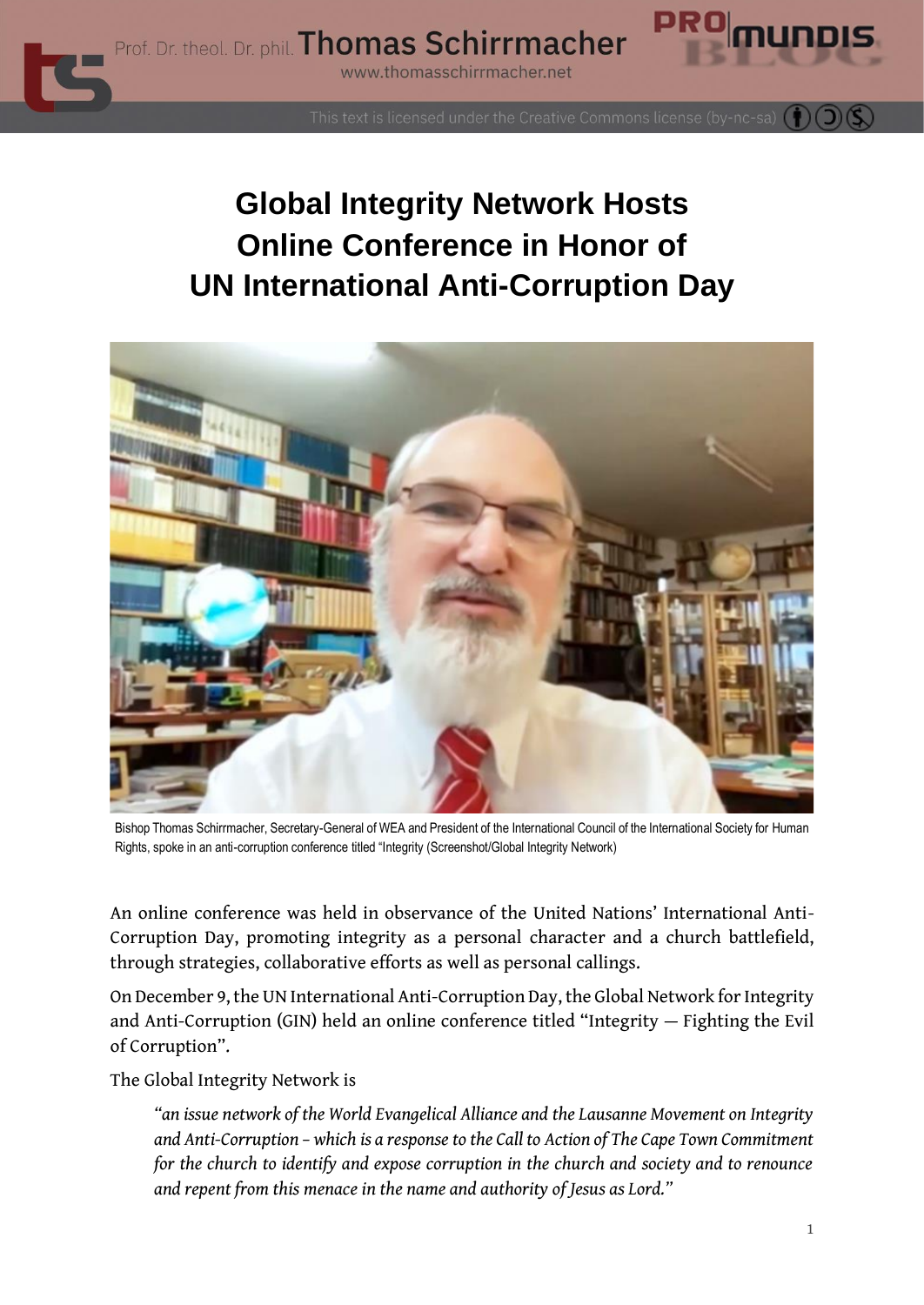Dr. Manfred Kohl, a catalyst at the Global Integrity Network, opened the conference with an address titled "Integrity is a Personal Issue", highlighting the importance of nurturing a Christian character of integrity, springing from the obedience to God.

In his speech, Dr. Kohl painted the picture of a Christian life without integrity – "knowing what God wants on one side, but doing what we want on the other" – like Jonah, who clearly understood God's instruction to Nineveh yet chose to go against it. He pointed out that such a lack of integrity, which was manifested as a discrepancy between what one looks like and what one actually does, could be attributed to the lack of complete obedience to God.

Dr. Kohl observed that culture sometimes was used as an excuse for practices of corruption – telling lies or half-truths. With regards to this, he firmly stated that

*"for us Christians, the Word of God must be above culture … the Scripture tells us, there should be yes or no, nothing in the middle as a half-truth."*

*"For me, it really helps to set priorities in my life … my relationship with God is number one," he said. "To be praised and recognized by man is good for a short time. Yet if God sees me honest and correct in every way, that has lasting eternal results."*

With years of experience in pastoral roles, Dr. David Bennett, the Global Associate Director of Collaboration and Content at Lausanne Movement, shared insights into promoting integrity as a church.

In his talk "The Church: A Bastion of Integrity and A Bulwark against Corruption", he explained that the word "integrity" referred to the idea of "being whole, not divided" and "completeness and consistency".

He reviewed the fact that the Church had been devoted to a long-standing struggle for integrity, from the judgment on Ananias and Sapphira in Acts 5, to the recent Cape Town 2010 Lausanne Congress which called for humility, integrity, and simplicity. Many denominations were established to be separated from a bigger corrupted congregation and to keep integrity.

Dr. Bennett highlighted four important issues for the pursuit of integrity in churches: leadership, evangelism, discipleship, and theology of sanctification.

*"Integrity begins with the leader; integrity is the basis for effective evangelism; integrity requires obedience-based discipleship in the context of the Christian community; integrity is rooted in grateful response to the gospel", he concluded.*

Bishop Thomas Schirrmacher, the Secretary-General of WEA and the President of the International Council of the International Society for Human Rights, introduced three powerful strategies to tackle corruption internationally.

Before looking into the practical strategies, the bishop first revealed the nature of corruption from a theological perspective.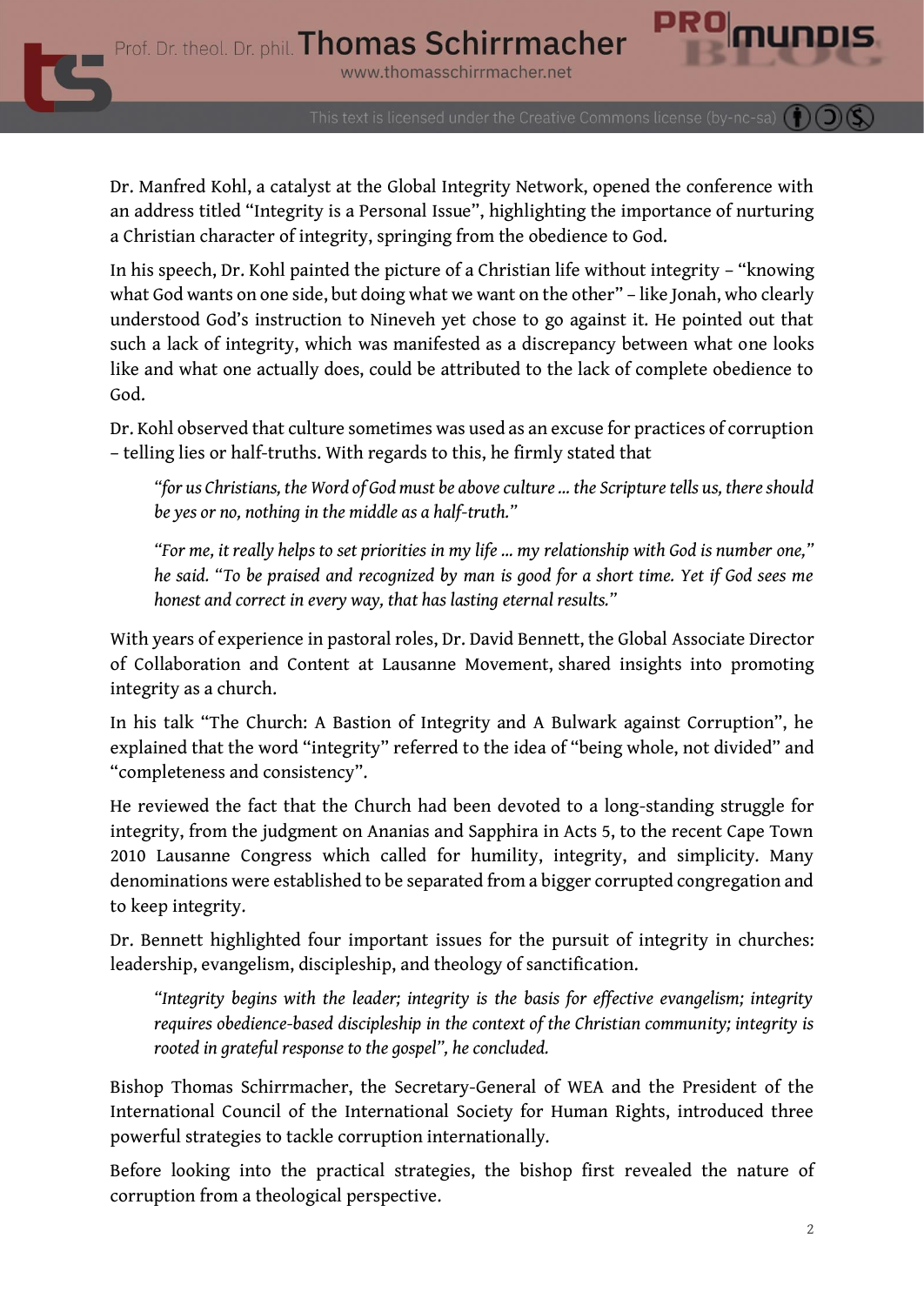This text is licensed under the Creative Commons license (by-nc-sa)

*"Corruption is the term for the sin we inherited from Adam, and which we pass on from generation to generation."*

He reminded that corruption had a much deeper root than obtaining money illegally – it was the sin of greed, which had contaminated the inner-most being of all mankind.

Regarding the global strategy against corruption, Bishop Schirrmacher firstly said that organizations should aim to improve corruption measuring and transparency so that the reported corruption results could be convincing and trustworthy. He encouraged all Christians who have expertise and experience in this area to get involved.

The second powerful tool, according to the bishop, was establishing a code of ethics, especially concerning finance. He recommended building a code of ethics from scratch involving everyone in the organization, which could be much more stable than copying a ready-made code of ethics.

The third and most important strategy was about how an organization deals with whistleblowers. Organizations should provide channels for whistle-blowers, who often not only have the information but also documentation about misused funds, to reveal what they know.

Dr. Willy Kotiuga, chairman of the Board of Regents of Bakke Graduate University and a practising senior engineer, called for collaborative efforts to combat corruption.

Having experienced a corruption investigation in the company that he worked at for 25 years, Dr. Kotiuga said

*"corruption creates collateral damage that affects everyone, including the innocent."*

As he decided to devote himself to the fight against corruption, he found that corruption had been so deeply rooted and prevalent, that Christians need to be proactive, yet no one should fight alone.

According to Dr. Kotiuga, various international organizations have made efforts in combating corruption, including the UN Convention Against Corruption and Transparency International, which launched Corruption Perceptions Index and Global Corruption Barometer.

*"When was the last time that we have prayed for our leaders?" Questioned Dr. Kotiuga. "What are the specific things we can do today and every day of the year? One, we can take a pledge against corruption, and we can renew our commitment every day."*

He encouraged people to stay informed by receiving newsletters from anti-corruption organizations and praying for particular issues.

Anti-corruption efforts could potentially lead people to God.

*"We can also use this accountability as a steppingstone for people to realize that they are sinners. Most of the world do not see themselves as sinners, because they don't feel accountable*